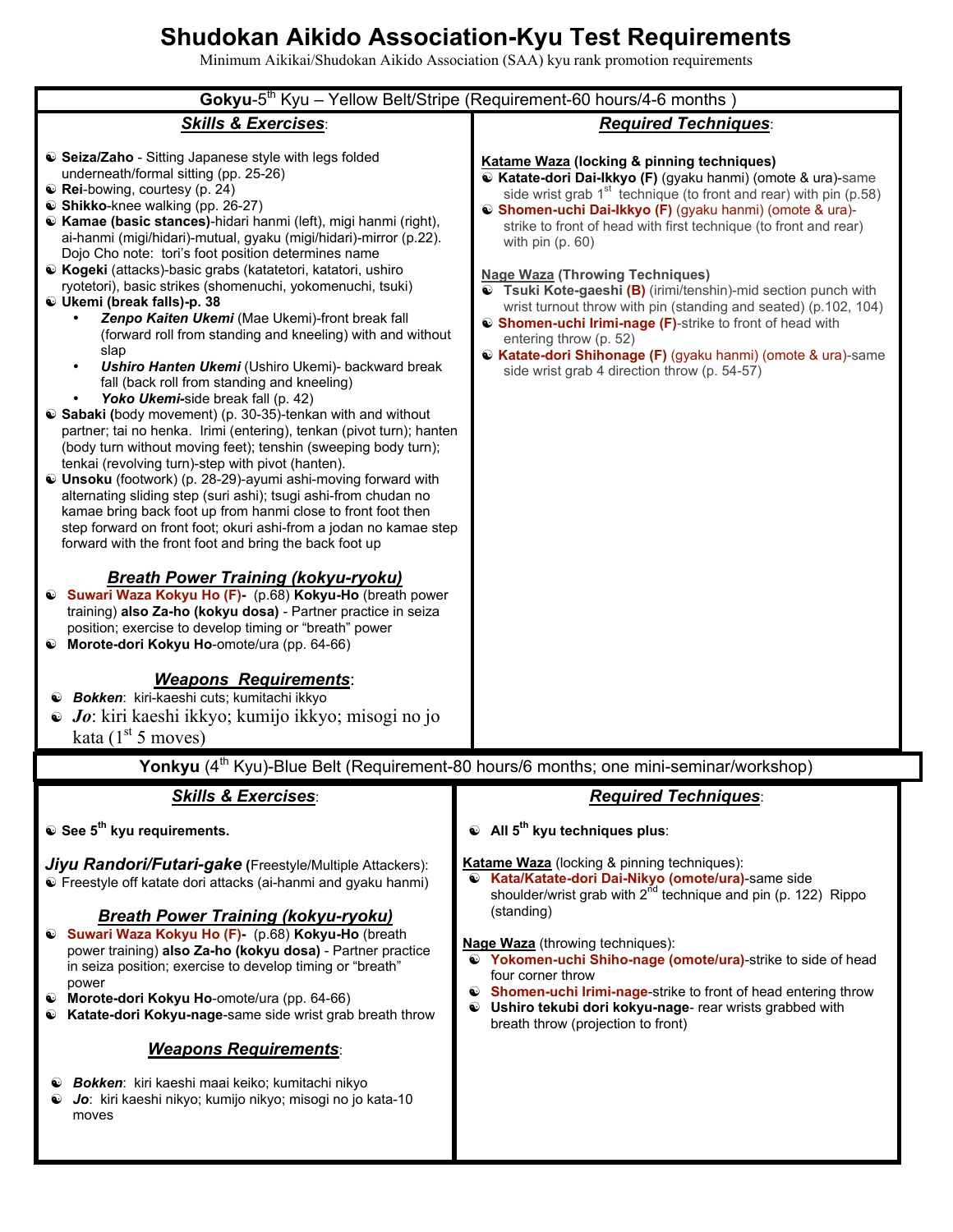## **Shudokan Aikido Association-Kyu Test Requirements**

| Sankyu (3 <sup>rd</sup> Kyu)-Blue Belt/Stripe (Requirement-100 hours/7-10 months after 4 <sup>th</sup> kyu; 1-mini-seminar/workshop)                                                                                                                                                             |                                                                                                                                                                                                                                                                                                            |  |
|--------------------------------------------------------------------------------------------------------------------------------------------------------------------------------------------------------------------------------------------------------------------------------------------------|------------------------------------------------------------------------------------------------------------------------------------------------------------------------------------------------------------------------------------------------------------------------------------------------------------|--|
| <b>Skills &amp; Exercises:</b>                                                                                                                                                                                                                                                                   | <b>Required Techniques:</b>                                                                                                                                                                                                                                                                                |  |
| Skills from previous kyu ranks plus                                                                                                                                                                                                                                                              | $\odot$ All 4 <sup>th</sup> kyu techniques plus:                                                                                                                                                                                                                                                           |  |
| Ukemi (break falls)- Tobu Ukemi-flying breakfall<br>Tai No Tenkan (body turning)-ryote-tori shiho-giri (omote),<br>ryote-tori shiho-giri ura (p. 46, 48)                                                                                                                                         | Katame Waza (locking & pinning techniques):<br>C Shomen-uchi Dai-Ikkyo through Dai-Yonkyo (Tachi/Suwari<br>Waza) (omote & ura)-strike to front of head with 1 <sup>st</sup> through 4 <sup>th</sup><br>techniques (to front and rear) with pin (p. 60,122, 138-140, 150)                                   |  |
| <b>Jiyu Randori/Futari-gake (Freestyle/Multiple Attackers):</b><br>Uiyu-Waza-free style off any grabbing attack (katate-dori<br>required)                                                                                                                                                        | <b>Nage Waza</b> (throwing techniques):<br>Ryote-dori Shiho-nage (B) (omote/ura)-grabbing both wrists<br>with four direction cutting throw (p. 84)<br>C Yokomen-uchi Shiho-nage (B) (ai-hanmi)-strike to side of                                                                                           |  |
| <b>Breath Power Training (kokyu-ryoku)</b><br>C Suwari Waza Kokyu Ho (F)- (p.68) Kokyu-Ho (breath<br>power training) also Za-ho (kokyu dosa) - Partner practice<br>in seiza position; exercise to develop timing or "breath"<br>power<br>Morote-dori Kokyu Ho-omote/ura (pp. 64-66)<br>$\bullet$ | head with four direction throw (p. 82)<br>$\odot$ Shomen-uchi Irimi-nage (F)-strike to front of head with<br>entering throw (p. 52)<br>Tsuki Irimi-nage (irimi/tenshin)-punch to mid section with<br>entering throw-entering/avoiding (p. 76)<br>Ryote-dori Tenchi-nage (irimi/tenkan)-both wrists grabbed |  |
| <b>Weapons Requirements:</b><br>E Bokken: kiri kaeshi-ushiro & irimi ashi sabaki; kumitachi                                                                                                                                                                                                      | heaven & earth throw<br>C Ushiro Tekubi Dori Kote-gaeshi-rear wrists grabbed with wrist<br>turn out throw and pin.<br>Morote-dori Kokyu-Nage (2 ways)-two hand grab breath throw<br>$\bullet$                                                                                                              |  |
| sankyo<br>U Jo: kiri kaeshi sankyo; kumijo sankyo; misogi no jo kata-20<br>moves                                                                                                                                                                                                                 | <b>Katame-Nage Waza (Combination Techniques)</b><br>Shomen-uchi/Tsuki Kote-gaeshi-strike to front of head/punch to<br>midsection with wrist turn out throw and pin (standing/seated)                                                                                                                       |  |
| Nikyu (2 <sup>nd</sup> Kyu)-Brown Belt (Requirement-100 hours/7-10 months after 3 <sup>rd</sup> kyu; one seminar)                                                                                                                                                                                |                                                                                                                                                                                                                                                                                                            |  |
| <b>Skills &amp; Exercises:</b>                                                                                                                                                                                                                                                                   | <b>Required Techniques:</b>                                                                                                                                                                                                                                                                                |  |
| Skills from previous kyu ranks                                                                                                                                                                                                                                                                   | $\odot$ All 3 <sup>th</sup> kyu techniques plus:                                                                                                                                                                                                                                                           |  |

**Miscellaneous Technique**: Hanmi Hantachi for the following

- $\odot$  Katate-dori shiho-nage (omote-ura)
- Yokomenuchi-kotegaeshi
- Kata-dori ikkyo (omote/ura)

*Jiyu Randori/Futari-gake* **(**Freestyle/Multiple Attackers): **Jiyu-randori** (freestyle) off any attack

 **Futari-gake:** Ninin-gake: free style off two attackers grabbing morote-dori (kokyu-ho, shiho-nage, dai-nikyo, kokyu-nage)

#### *Breath Power Training (kokyu-ryoku)*

- **Suwari Waza Kokyu Ho (F)-** (p.68) **Kokyu-Ho** (breath power training) **also Za-ho (kokyu dosa)** - Partner practice in seiza position; exercise to develop timing or "breath" power
- **Morote-dori Kokyu Ho**-omote/ura (pp. 64-66)

#### *Weapons Requirements*:

- *Bokken*: kiri kaeshi-kushin; kumitachi yonkyo
- *Jo*: kiri kaeshi yonkyo; kumijo yonkyo; misogi no jo kata-30 moves

**Katame Waza** (locking & pinning techniques):

- **Shomen-uchi Dai-Ikkyo through Dai-Yonkyo** (Tachi/Suwari Waza) (Omote/Ura)-strike to front of head with 1<sup>st</sup> through 4<sup>th</sup> techniques with pin (standing/seated)
- **Kata/Katate-Dori Dai-Ikkyo through Dai-Yonkyo** (Tachi/Suwari Waza) (Omote/Ura)**-**same side shoulder/wrist grab with  $1<sup>st</sup>$  through  $4<sup>th</sup>$  techniques with pin (standing/seated)

**Nage Waza** (throwing techniques):

- **Katate-dori Shiho-nage** (Hanmi Hantachi) (Omote/Ura)-same side wrist grab with four direction throw-tori on knees/uke stands
- **Shomen-uchi Irimi-nage**-strike to front of head entering throw
- **Tsuki Irimi-nage (irimi/tenshin)**-punch to midsection entering throw
- **Katate-dori Irimi-nage** (gyaku/ai hanmi)-same side/opposite side grab entering throw
- **Katate-dori Kaiten-nage (uchi/soto)-**same side wrist grab wheel throw (inside and outside turning)
- **Ryote-dori Tenchi-nage (irimi/tenkan)**-both wrists grabbed heaven & earth throw
- **Kosh**i**-Nage 2 ways**: hip throw two ways
- **Ushiro Ryotekubi/Ryokata Dori 3 ways (one has to be Shiho-nage)-**rear wrist grab 4 direction throw

**Katame-Nage Waza (Combination Techniques)**

 **Shomen-uchi/Tsuki/Katate-dori Kote-gaeshi**-wrist turn our throw omote-ura with strike to front of head, punch to midsection and same side wrist grab